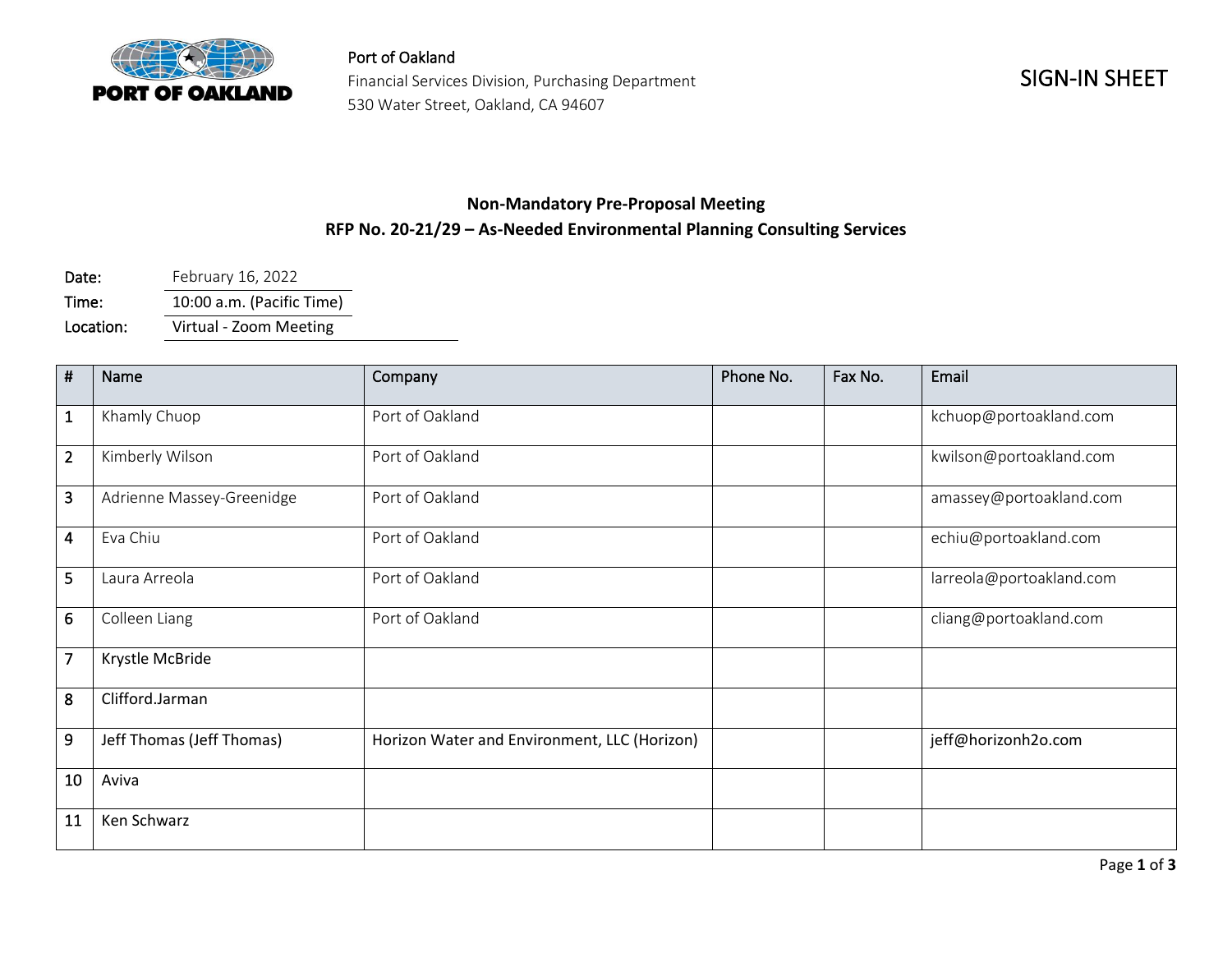| $\vert$ # | Name                                 | Company       | Phone No. | Fax No. | Email                         |
|-----------|--------------------------------------|---------------|-----------|---------|-------------------------------|
| 12        | stabibnia (Fehr & Peers) (stabibnia) | Fehr & Peers  |           |         |                               |
| 13        | Casey Ritts - Ninyo & Moore          | Ninyo & Moore |           |         | critts@ninyoandmoore.com      |
| 14        | Kara Dewhurst (Kara Dewhurst)        |               |           |         |                               |
| 15        | <b>Kelly Bayer</b>                   |               |           |         |                               |
| 16        | Andrea Weathington                   | <b>ESA</b>    |           |         | aweathington@esassoc.com      |
| $17\,$    | Paul Salop (AMS)                     | AMS           |           |         |                               |
| 18        | Sabrina Ma (Roux# Inc.)              | Roux# Inc.    |           |         |                               |
| 19        | Erika Sagrafena (Erika Sagrafena)    | swca          |           |         | erika.sagrafena@swca.com      |
| 20        | ESA - Melissa Logue                  | <b>ESA</b>    |           |         | mlogue@esassoc.com            |
| 21        | Will Rice                            |               |           |         |                               |
| 22        | Dave Full   RS&H                     | RS&H          |           |         | david.full@rsandh.com         |
| 23        | <b>Thomas Strand</b>                 |               |           |         |                               |
| 24        | Rima Ghannam                         |               |           |         |                               |
| 25        | Mark Spencer# W-Trans                |               |           |         |                               |
| 26        | Julie Barlow                         | AMS           |           |         | jbarlow@swca.com              |
| 27        | Laurie Monarres                      | <b>DUDEK</b>  |           |         | Imonarres@dudek.com           |
| 28        | erika sawyer                         |               |           |         |                               |
| 29        | Bernardo Hernandez                   | Jacobs        |           |         | bernardo.hernandez@jacobs.com |
| 30        | Michelle Wilson                      |               |           |         |                               |